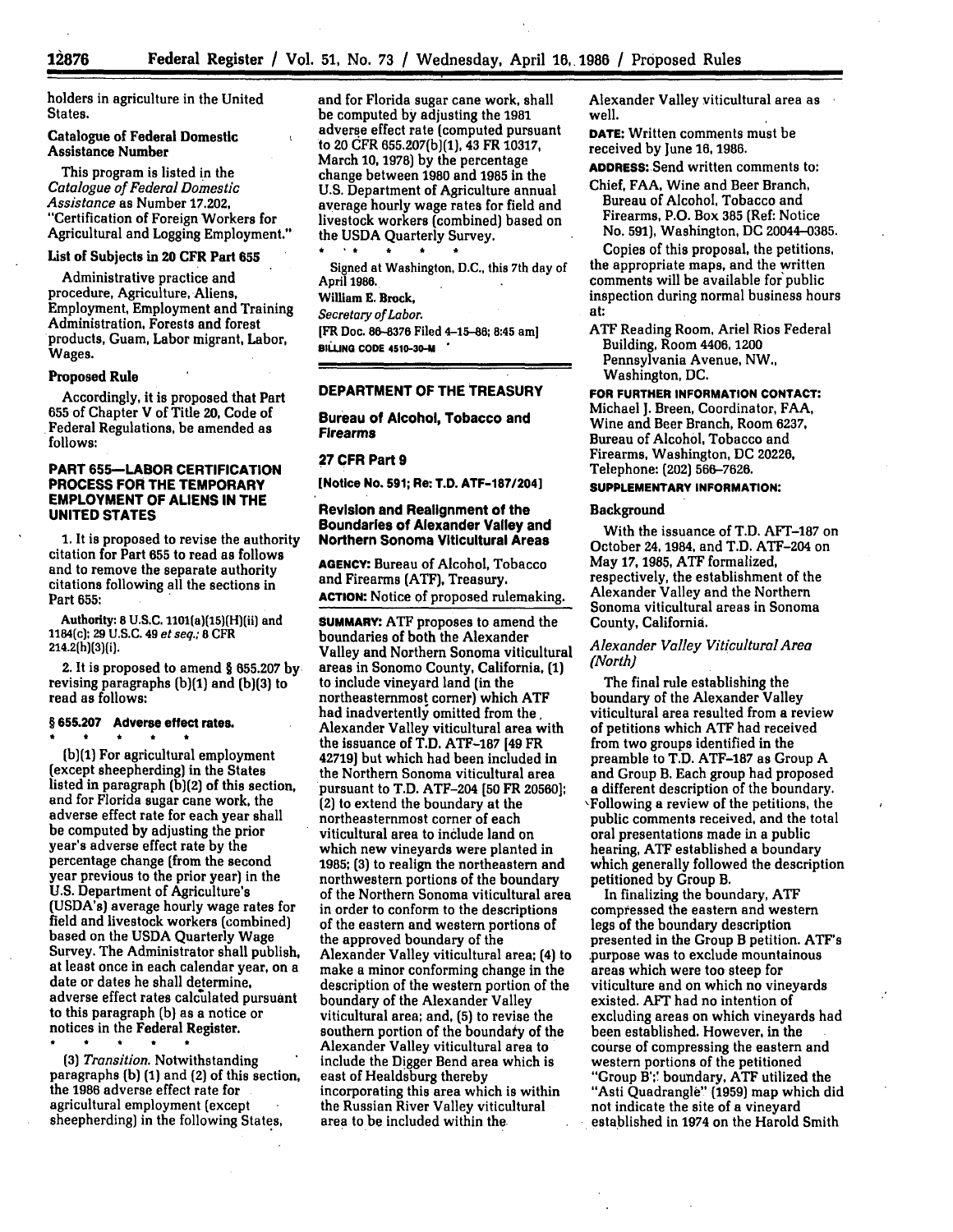Ranch. ATF had no intention of excluding this vineyard which is sited on land within section **33,** Township 12 **N.,** Range **10** W.

On January 25,1985, ATF received the petition filed **by** Harold L. Smith of the Five **S** Bar Ranch and Vineyard, Inc., known locally as the Harold Smith Ranch, for revision of the northeastern portion of the boundary of the Alexander Valley viticultural area to include sections **33** and 34, Township 12 **N.,** range **10** W. In the spring of **1985,** the petitioner completed the planting **of** four new vineyards which are sited on land within section 34. Both sections are in Sonoma County and adjoin the Sonoma, County-Mendocino County line.

The area for which the petitioner filed for extension of the boundary is situated directly east of the northeastern corner of the established Alexander Valley viticultural area. The petitioned area consists of uplands at elevations between **1,600** feet and 2,400 feet above sea level on Pine Mountain. The petitioner states that the land in this area shares similar geological history, topographical features, soils, and climatic conditions as the land area in the northernmost portion of the established viticultural area.

**If approved as proposed, the** northeastern portion of the boundary of the Alexander Valley viticultural area would be extended to encompass approximately 2.4 square miles or **1,536** acres. The petitioner states that within the area there are **57.5** acres of vineyards consisting of one established vineyard (1974) of **13** acres and four newly planted vineyards **(1985) of 3, 8,** 11, and 22.5 acres, respectively.

#### *Northern Sonoma Viticultural Area*

ATF's proposal to revise the boundary for the Alexander Valley viticultural area impacts T.D. ATF-204 **by** which **ATF** established the Northern Sonoma viticultural area.

During the time period in which **ATF** was simultaneously processing viticultural area petitions for Alexander Valley, Knights Valley, Chalk Hill, Sonoma County, Green Valley, Russian River Valley and Dry Creek in northern Sonoma County, California, ATF also received a petition for establishment of<br>a Northen Sonoma viticultural area.

In the preamble to Notice No. 472 for the Northern Sonoma viticultural area, **ATF** stated its intention to have the proposed boundary coincide with the outer boundaries of the Alexander Valley, Dry Creek Valley, Russian River Valley and Knights Valley viticultural areas with the exception of an area southwest of the Dry Creek Valley viticultural area and west of the Russian River Valley viticultural area. In the preamble to T.D. ATF-204, **ATF** repeated this statement.

In reviewing the petition to revise the Alexander Valley boundary to include the Harold Smith Ranch, however, **ATF** discovered that the statement in the preceding paragraph, while conforming to ATF's intention expressed in the preamble of the notice and the Treasury decision, does not reflect the results of rulemaking via the issuance of T.D. ATF-204. **ATF** attributes this discrepancy to the fact that in T.D. **ATF-187 ATF** compressed the eastern and western legs of the boundary of the Alexander Valley viticultural area but failed to make conforming changes in T.D. ATF-204 which established the Northern Sonoma viticultural area.

The Northern Sonoma boundary includes the site of the vineyard  established in 1974 on the Harold Smith Ranch.

In addition to proposing a revision of the northeasternmost portion of the boundary of the Alexander Valley viticultural -area, **ATF** proposes conforming changes to realign the northeastern and northwestern legs of the boundary of the Northern Sonoma viticultural area.

These revisions would extend the northeastern portion of the boundary **of** the Northern Sonoma viticultural area to include **1.5** square miles **(960** acres) on which are sited the new vineyards totaling 44.5 acres but would compress the northern and northwestern portions of the boundary effectively excluding approximately **32.5** square miles of rugged mountainous terrain on which **ATF** had found no evidence of viticulture via the rulemaking process for the Alexander Valley viticultural area.

# *Alexander Valley Viticultural Area (South)*

As stated previously, the final rule establishing the boundary of the Alexander Valley viticultural area resulted from a review of petitions which **ATF** had received from two groups identified in the preamble to T.D. **ATF-187** as Group B. The two groups differed as to how far north the Alexander Valley extended. However, each group proposed a ridge of low-lying hills to the north **Of** the Digger Bend area as the southern portion of the boundary for the Alexander Valley viticultural<br>area.

area. During the public hearing held on January 24, **1983, ATF** representatives heard oral testimony for a shift of the southern portion of the Alexander Valley viticultural area boundary to incorporate land in the Digger Bend area lying north of Fitch Mountain into the viticultural area. During the remainder of the hearing, **ATF** representatives directed specific questions to participants regarding the merits of extending the boundary farther south to include the Digger Bend area. On February **25, 1983,** the last day of the comment period, **ATF** received a post hearing comment, No. 43, in which the proprietors of two vineyards in the Digger Bend area, submitted a proposal, "BA#2," and supporting data for a more southern extension of the boundary.

Following a review of all petitions, the public comments received including proposals identified as "BA#1" and "BA#2", and the transcript of the public hearing, **ATF** established a boundary which generally followed the description petitioned **by** Group B and based its dismissal of the "BA#2" proposal on the finding at that time that "the evidence does not in our view substantiate these findings with respect to the area proposed in BA#2."

- **By** a petition dated January **16,1986,** Kenneth **J.** Toth and Tricia Toth, of Black Mountain Vineyard **(100+** acres), Fredrick **J.** Passalacqua (140-acre vineyard), and Charles **A.** Friend (20 acre vineyard), submitted additional data to support the "BA#2" proposal.

Based upon a review of the data submitted with this petition, **ATF** concludes that there is sufficient reason to include a proposal to allow for overlapping of the southern portion of the boundary of the Alexander Valley viticultural area and the northern portion of the boundary of the Russian River Valley viticultural area to include the Digger Bend area. Accordingly, **ATF** is proposing a revision of the description of the southern portion of the boundary of the Alexander Valley viticultural area to include the Digger Bend area. If approved as proposed, the southern portion of the boundary of the Alexander Valley viticultural area would be extended to encompass approximately **8** square miles or **5,120** acres. The petitioner states that within the area there are approximately **275** acres of vineyards.

# Proposed Amendments to Boundaries

The Smith petition states that the description of the boundary of the established Alexander Valley viticultural area as found in **27** CFR 9.53(c) should be amended to provide for inclusion of sections 33 and 34, Township 12 **N.,** Range **10** W., and portions of section **3** and 4, Township **11** N., Range **10** W., (U.S.G.S. "Asti" Quadrangle **7.5** minute series map). ATF concurs with the petitioner.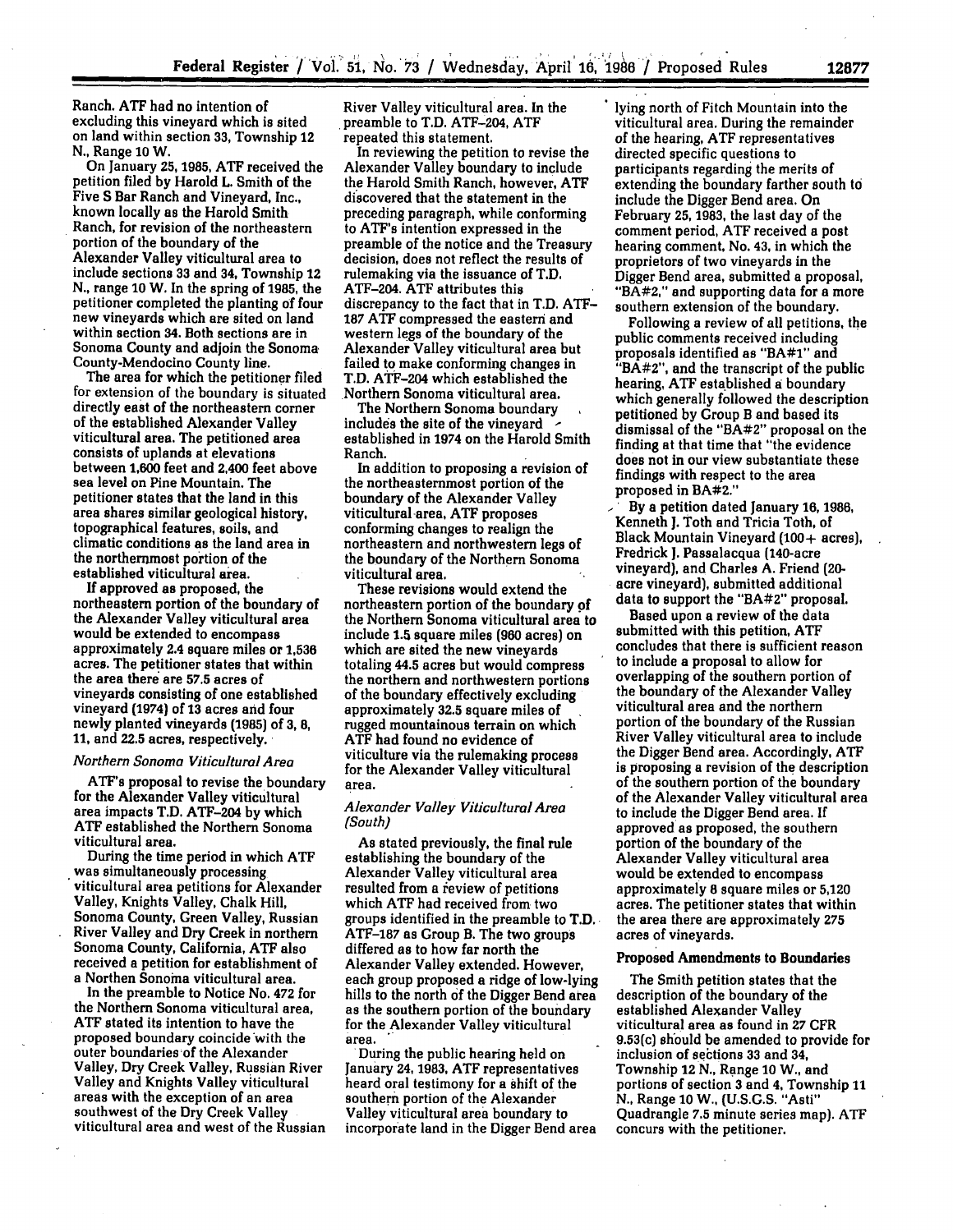In addition, **ATF** proposes to revise the boundary of the Northern Sonoma viticultural area **(1)** to include part of section **3,** Township **11 N.,** Range **10** W.. and the entirety of section 34, Township 12 **N.,** Range **10 W.. (U.S.G.S.** "Sonoma County, **CA"** map dated **1970,** scale **1:100,000),** (2) to align the northeasterh and northwestern legs of the Northern Sonoma viticultural area with the eastern and western portions **of** the boundary for the Alexander Valley viticultural area, and to make a minor conforming change in the western portion of the boundary for the<br>Alexander Valley viticultural area.

The Digger Bend petition states that the boundary common to the Alexander Valley and Russian River Valley viticultural areas should be shifted so as to extend the boundary of the Alexander Valley viticultural area from the southeastern corner of "BA#1" (Simi Winery boundary addition) east and south to Fitch Mountain and Black Peak. This would result in a curtailment of the previously approved Russian River viticultural area. **ATF,** based upon a review of the data

submitted with the petition, favors overlapping fo the boundaries of the Alexander Valley and Russian River Valley viticultural areas and, accordingly, has proposed that the Digger Bend area be retained within the Russian River Valley viticultural area and the southern portion of the boundary of Alexander Valley viticultural area be extended to include the Digger Bend area.

#### Public Participation

**ATF** requests comments from all interested parties. Comments received before the closing date will be carefully considered. Comments received after the closing date and too late for consideration will be treated as possible suggestions for future **ATF** action.

ATF will not recognize any comment as confidential. Comments may be  disclosed to the'public. Any material which a commenter considers to be confidential or inappropriate for disclosure to the public should not be included in the comment. The name of the person submitting a comment is not exempt from disclosure.

The Director reserves the right to determine, in light of all circumstances, whether a public hearing will be held.

# Regulatory Flexibility Act

The provisions of the Regulatory Flexibility Act relating to an initial and final regulatory flexibility analysis **(5** U.S.C. **603,** 604) are not applicable to this proposal because the notice of proposed rulemaking, if promulgated as a final

rule, will not have a significant economic impact on a substantial number of small entities. The proposal will not impose, or otherwise cause, a significant increase in reporting, recordkeeping, or other compliance burdens on a substantial number of small entities. The proposal is not expected to have significant secondary or incidental effects on a substantial number of small entities.

Accordingly, it is hereby certified under the provisions of section **3** of the Regulatory Flexibility Act **(5 U.S.C. 605(b))** that this notice of proposed rulemaking, if promulgated as a final rule, will not have a significant economic impact on a substantial number of small entities.

#### Compliance With Executive Order **12291**

In compliance with Executive Order 12291 issued February **17, 1981, ATF** has determined that this proposed regulation is not a "major rule" since it will not result in:

(a) Annual effect on the economy of **\$100** million or more;

**(b) A** major increase in costs or prices for consumers, individual industries, Federal, State, or local government agencies, or geographic regions; and,

( (c) Significant adverse effects on competition, employment, investment, productivity, innovation, or on the ability of United States-based enterprises to compete with foreignbased enterprises in domestic or export markets.

#### Paperwork Reduction Act

The provisions of the Paperwork Reduction Act of **1980,** Pub. L. **96-511,** 44 **U.S.C.** Chapter **35,** and its implementing regulations, **5** CFR Part **1320,** do not apply to this notice because no requirement to collect information is imposed.

#### List of Subjects in **27** CFR Part **9**

Administrative practice and procedure, Consumer protection, Viticultural areas, and Wine.

#### Drafting Information

The principal author of this document is Michael **J.** Breen, **FAA,** Wine and Beer Branch, Bureau of Alcohol, Tobacco and Firearms.

Authority and Issuance **.** Title **27,** Code of Federal. Regulations, Part **9,** American Viticultural Areas, is amended as follows:

# **PART 9-[AMENDED]**

Paragraph **1.** The authority citation for **27** CFR Part **9** continues to read as **follows:**

Authority: **27 U.S.C. 205.**

a conta

Par. 2. **ATF** proposes to amend § **9.53** of Subpart **C** of Title **27,** Code of Federal Regulations, Part **9, by** revising paragraphs (c)(3) through (c)(5) and (c)(21) through (c)(24), removing former paragraphs (c)(25) and (c)(26), revising and redesignating paragraph (c)(27) as (c)(25), redesignating paragraph (c)(28) through (c)(39) as paragraphs (c)(26) through (c)(37), removing former paragraph (c)(40), and adding new paragraphs (c)(38) through (c)(40) to read as follows:

# **§ 9.53 Alexander Valley.**

*(c) Boundary. \* \** **(3)** Then east southeasterly in a

straight line to the southeast corner of section 2, T. 11 **N.,** R. 11 W.;

(4) Then south southeasterly in a straight line to the southeast comer of section 24, T. 11 **N.,** R. 11 W.;

**(5)** Then southeasterly in a straight line across sections **30, 31** and **32,** T. **11 N.,** R. **10** W., to the point at **38°45 ' N.** latitude and **123\*00' E.** longitude in section 5, T. **10 N.,** R. **10** W.;

(21) Then Southeasterly in a straight line approximately **11,000** feet to the **991** foot peak of Fitch Mountain;

(22) Then east southeasterly approximately **7,000** feet in a straight line to a peak identified as having an elevation of **857** feet;

**(23)** Then east southeasterly approximately **1.750** feet to the peak identified as Black Peak;

(24) Then southeasterly approximately **7,333** feet to a peak identified as having an elevation of **672** feet;

**(25)** Then northeasterly approximately **5,000** feet in a straight line to the point of .confluence of Brooks Creek with the Russian River in T. 9 **N., R. 8** W., on the Healdsburg Quadrangle map;

(26) Then east-southeasterly 2,400 feet in a straight line to the top of a peak identified as Chalk Hill;

**(27)** Then east-northeasterly **7,600** feet in a straight line to the point lying at **38** degrees **36** minutes 20 seconds/122 degrees 45 minutes, approximately the midpoint on the south line of section 21, T. 9 **N.,** R. 8 W., near the peak identified as Bell Mountain

**(28)** Then easterly along the south line of section 21 to the southeast comer thereof, on the Mark West Springs Quadrangle map;

(29) Then northerly along the east line' of sections **21,** 16 and **9,** T. 9 **N.,** R. **8** W., to the northeast comer of Section **9,** on the Mount St. Helena Quadrangle map;

**(30)** Then westerly along the north line of Section 9 to the northwest corner